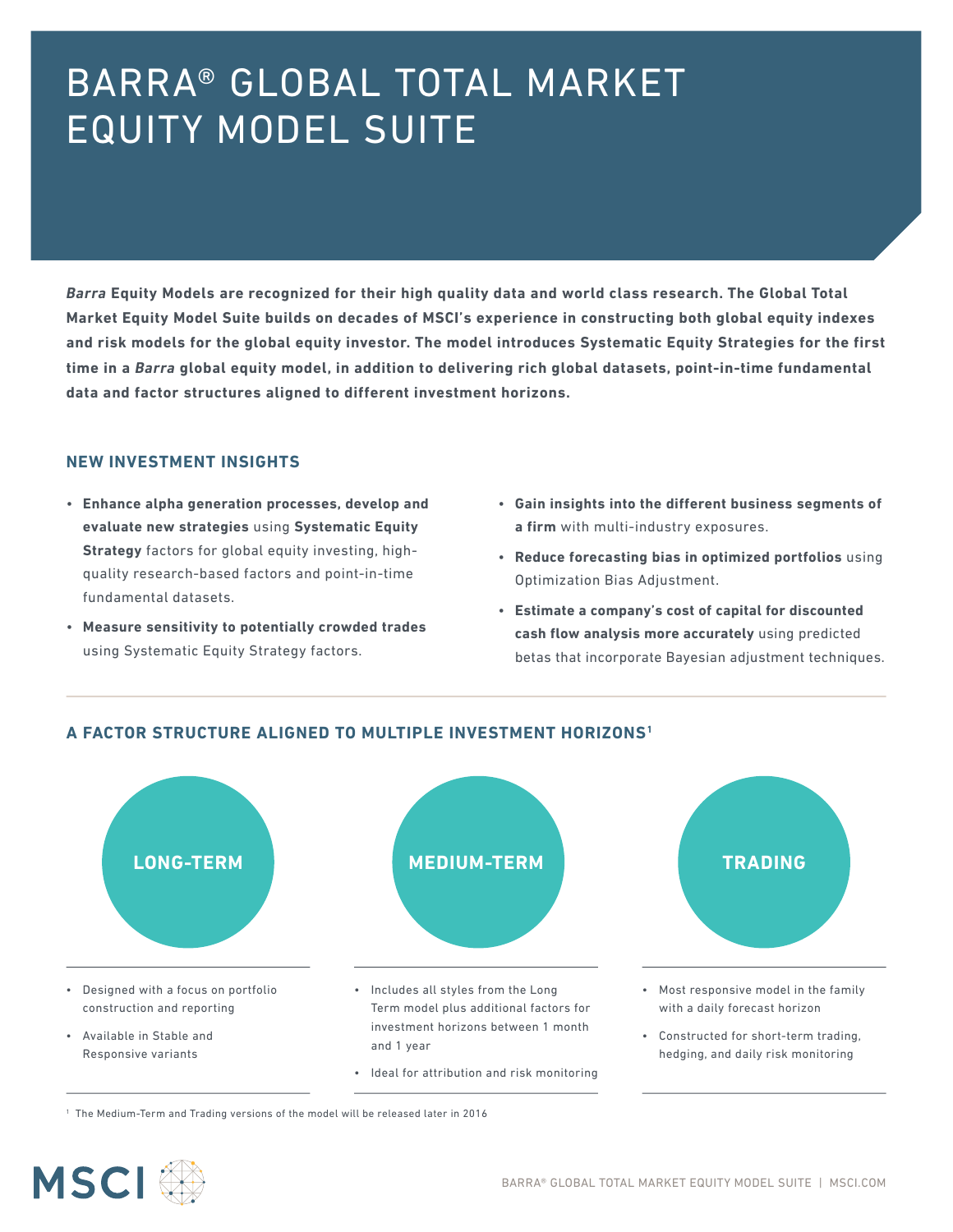### **RISK MONITORING AND PERFORMANCE ATTRIBUTION**

- **Stress-test portfolios** with a deep daily model history dating back to January 1995, capturing major market events over a longer period of time.
- **Analyze hedging portfolios** by accounting for the stocks' dynamic sensitivities to the country and industry factors.
- **Obtain a timelier prediction of risk** with Volatility Regime Adjustment
- **Reduce exposure to unintended bets and better manage risk budgets** by using detailed factor exposure information.

### **ENRICHED DATASET FOR STRATEGY DEVELOPMENT**

- **Reduce forward-bias when back testing strategies**  using daily updated point-in-time fundamental data.
- **Reduce time-to-market and data management costs in alpha research** and in building custom risk factors using *Barra* Descriptors and high quality global datasets.